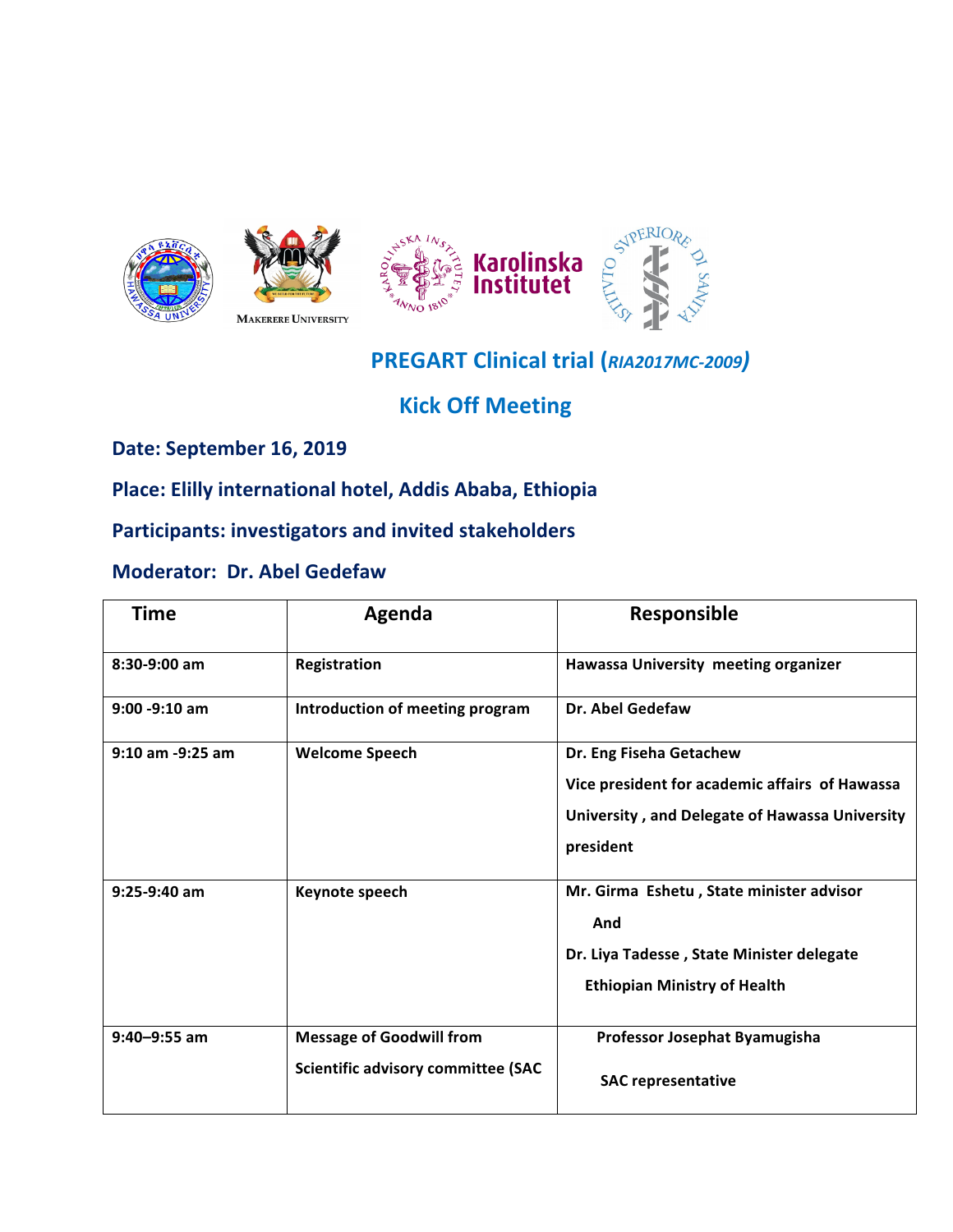|                       | ) representative                       | <b>Makerere University</b>                        |
|-----------------------|----------------------------------------|---------------------------------------------------|
|                       |                                        | Uganda                                            |
| 9:55-10:25 am         | Overview of EDCTP (European and        | Shingai Machingaidze                              |
|                       | developing countries trial             | <b>EDCTP project head</b>                         |
|                       | partnership)                           | <b>South Africa</b>                               |
| 10:25-10:45 am        | <b>PREGART Overview -1</b>             | <b>Prof Eleni Aklillu</b>                         |
|                       | - Aims/Objectives                      | Karloniska institute (KI)                         |
|                       | - Endpoints                            | Principal investigator, KI                        |
|                       | - Impact                               | Sweden                                            |
| 10:45 -11:00 am       | <b>Team break</b>                      | <b>Elilly international hotel</b>                 |
| $11:00-11:15$ am      | <b>PREGART overview - 2</b>            | <b>Dr. Birkneh Tadesse</b>                        |
|                       | - Current status                       | <b>Project coordinator</b>                        |
|                       | - Ethics and regulatory status         | <b>Hawassa University</b>                         |
| 11:15-11:30           | <b>PREGART Overview - 3</b>            | Dr Jackson Mukonzo                                |
|                       | - Anticipated Challenges and           | Principal investigator in Uganda                  |
|                       | <b>Mitigation Strategies</b>           | <b>Makerere University</b>                        |
|                       |                                        | Uganda                                            |
| 11:30 -11:45 am       | <b>PREGART overview - 4</b>            | Dr Marco Simonelli                                |
|                       | <b>Communication and dissemination</b> | <b>ISS</b>                                        |
|                       | component PREGART trial                | <b>Italy</b>                                      |
| 11:45 am $-$ 12:30 pm | <b>Overall discussion</b>              | Dr. Mekdes Daba                                   |
|                       |                                        | Secretary, Ethiopian Society of Obstetrician      |
|                       |                                        | and Gynecologist (ESOG)                           |
| $12:30 - 1:00$ pm     | <b>Closing Remarks</b>                 | Dr. Eba Mijena                                    |
|                       |                                        | <b>Director General for research and academic</b> |
|                       |                                        | Ministry of Science and Higher Education of       |
|                       |                                        | Ethiopia (MoSHE)                                  |